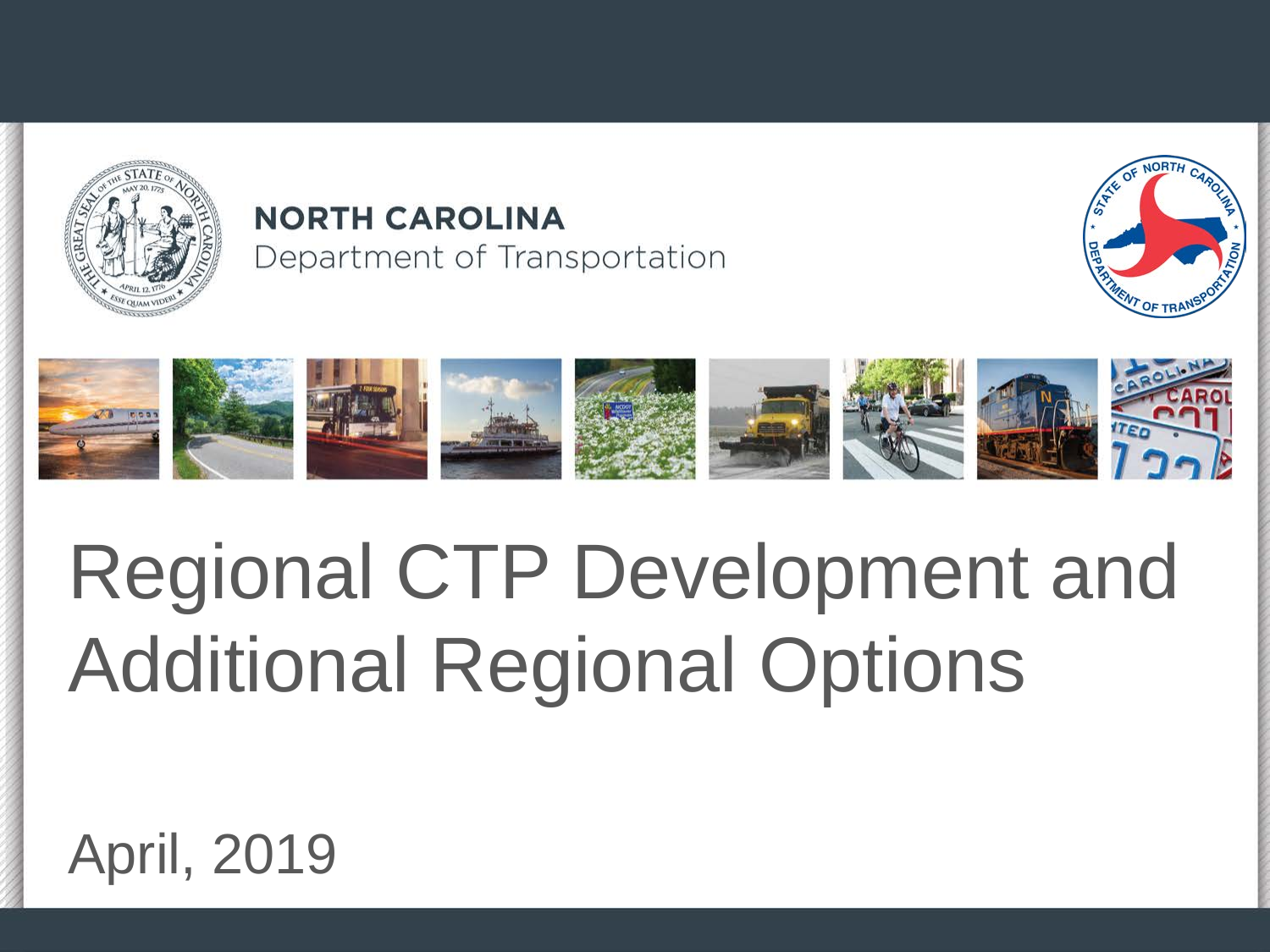# Agenda

- Where we are
- Regional CTP Workgroup Recap
- Current Regional CTP Work
	- Plan Context
	- Initiation Challenges and Progress
- Additional Regional Options
	- Regional Socio-Economic Projections
	- Regional Goals, Objectives, and Vision
	- Identification of Regionally Significant Routes
- **Summary**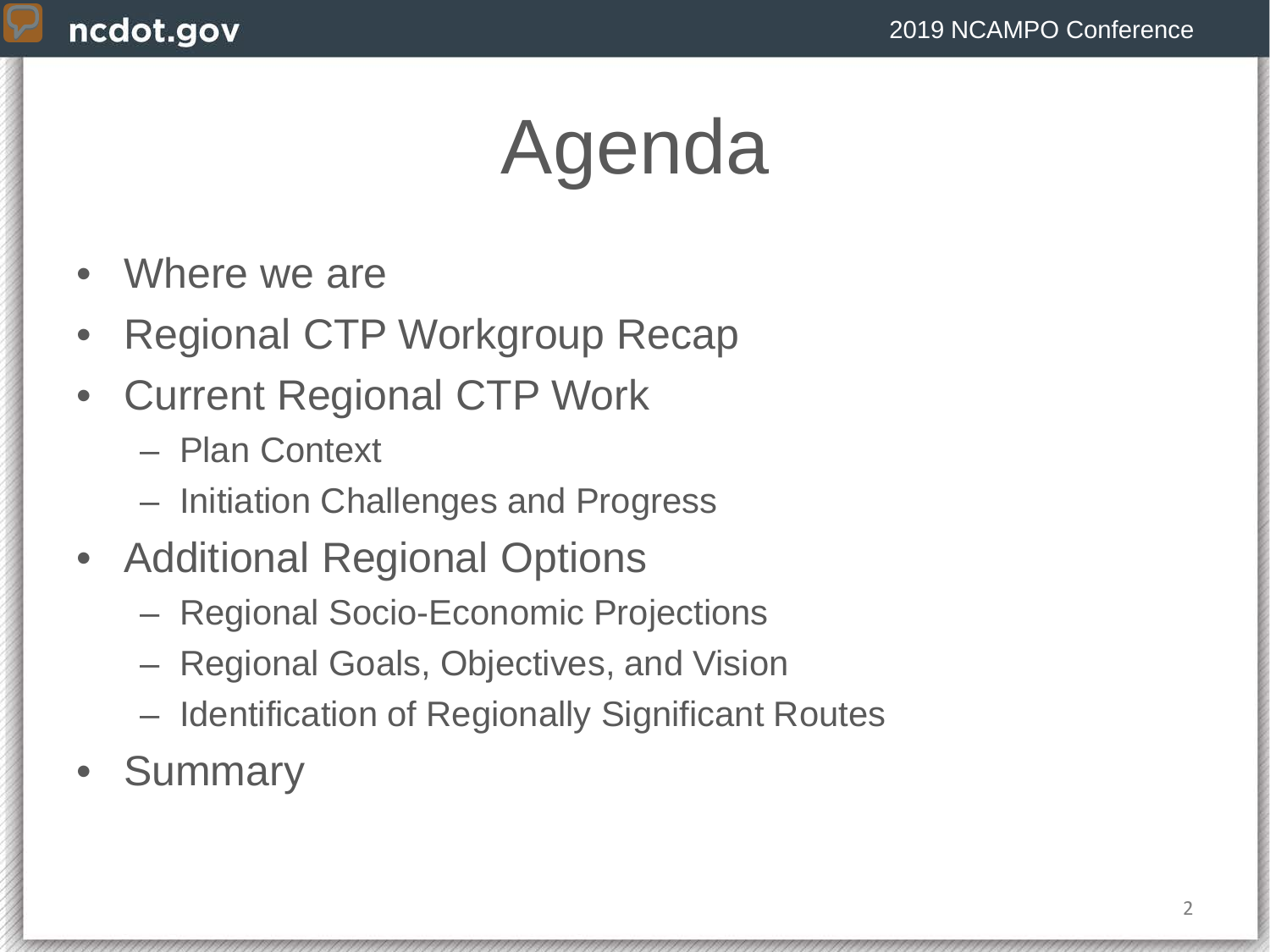### Where We Are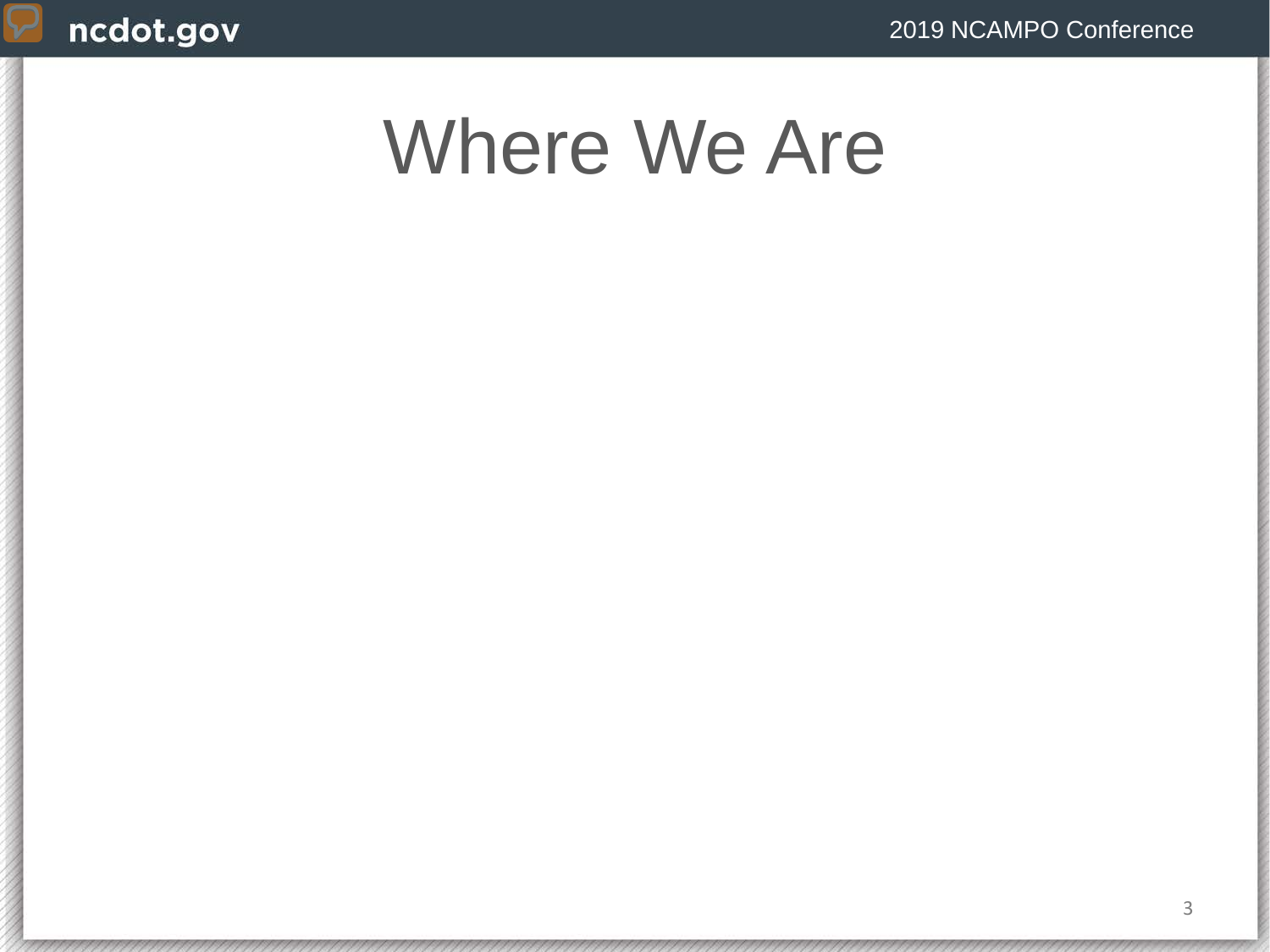### Where We Are

- These are recently initiated plans and concepts
	- Not all details have been worked out
- Goals is to foster regional collaboration
	- Activities must assist CTP development
- Options need to be tested and lessons learned disseminated
	- Concepts are still evolving
- Not a comprehensive list of options
	- Other options should be discussed
- This is the start of a conversation

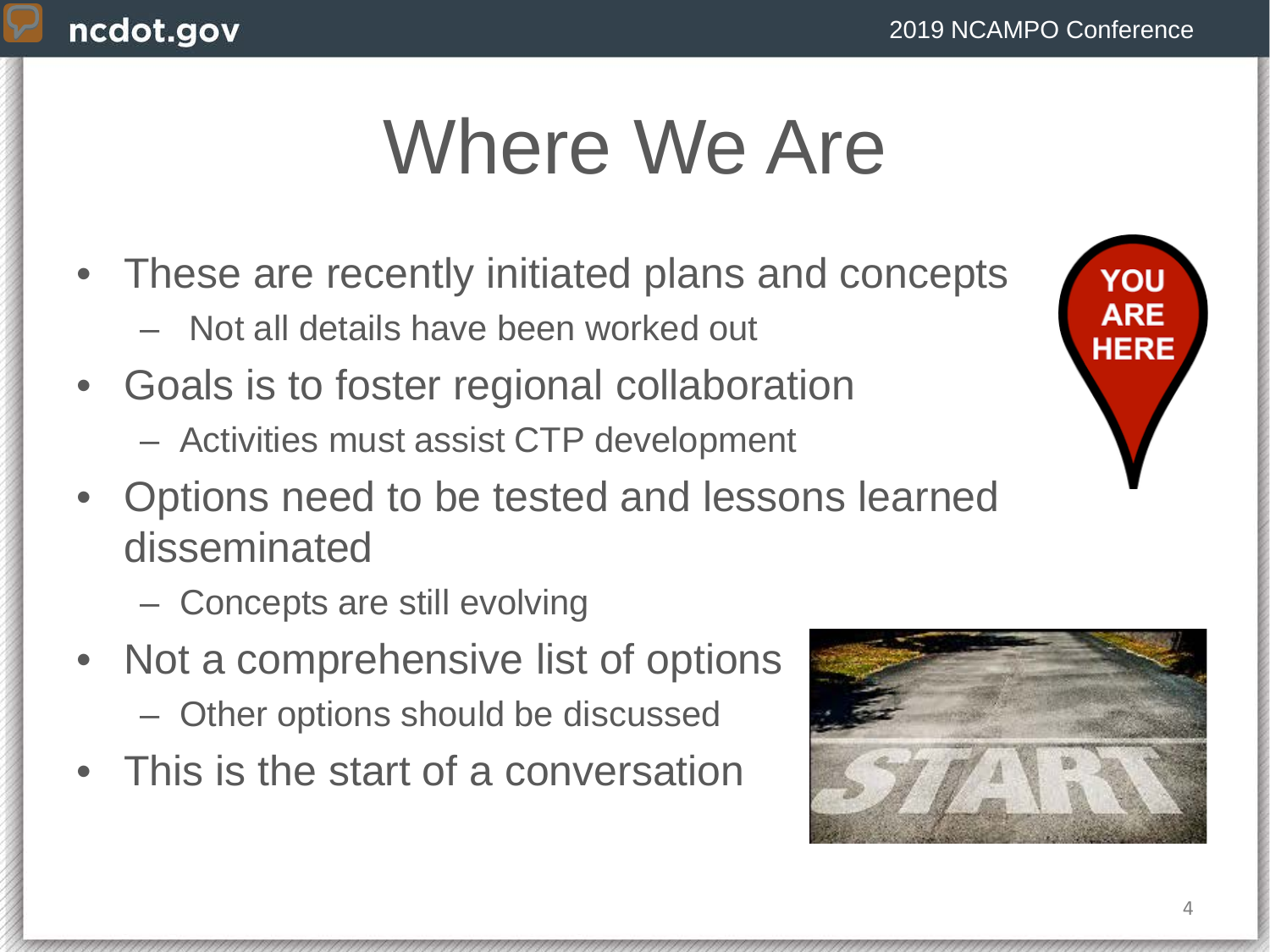## Regional CTP Workgroup Recap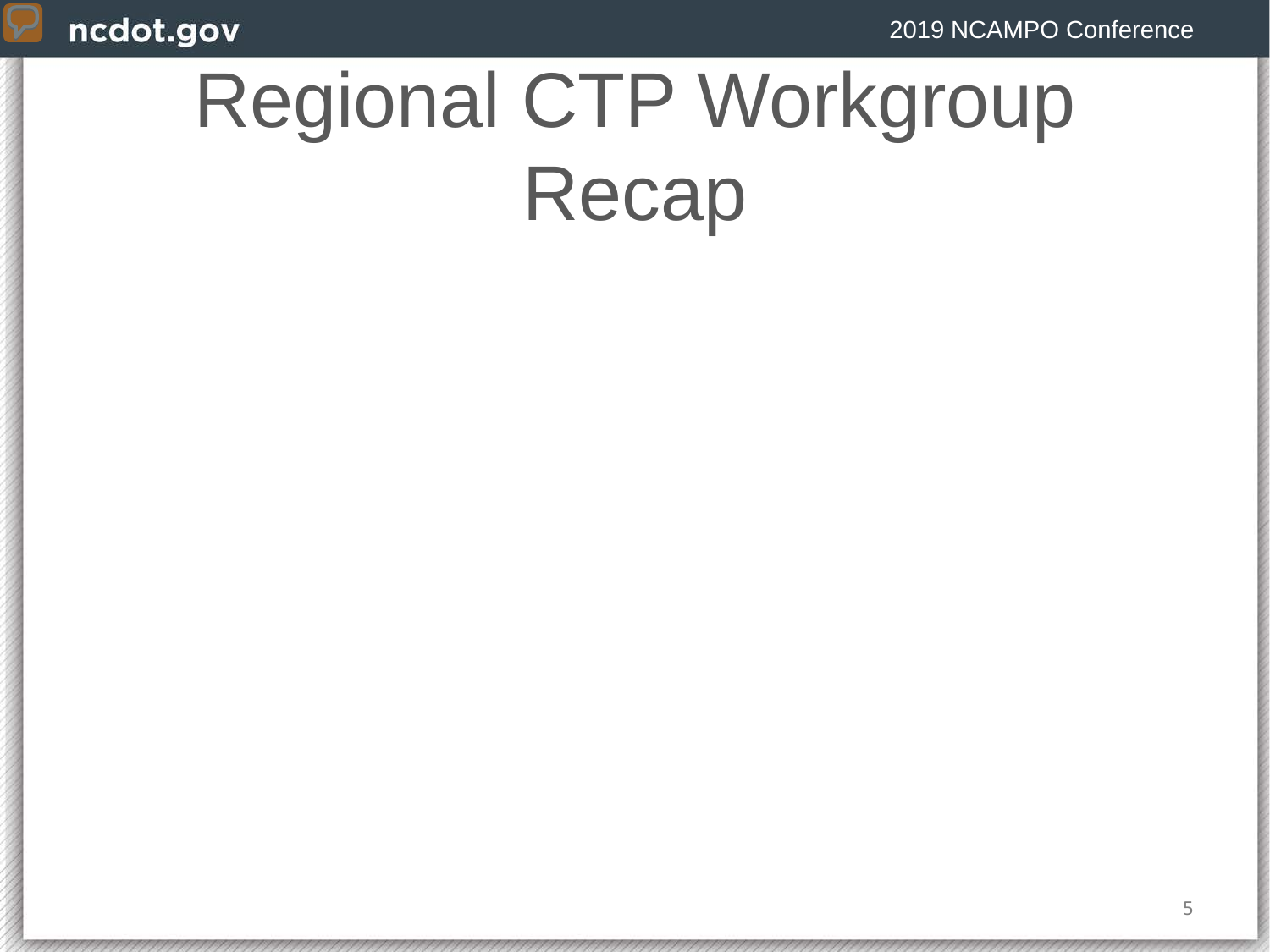# Regional CTP Workgroup Recap

- Initiated in response to a request from Secretary Trogdon
- Engaged a focus group in December 2017/Early 2018
- Got feedback on regional CTP concept
- There was a number of pros and cons
- Ultimately decided to allow regional plans as an option
- Work Group members wanted a range of options

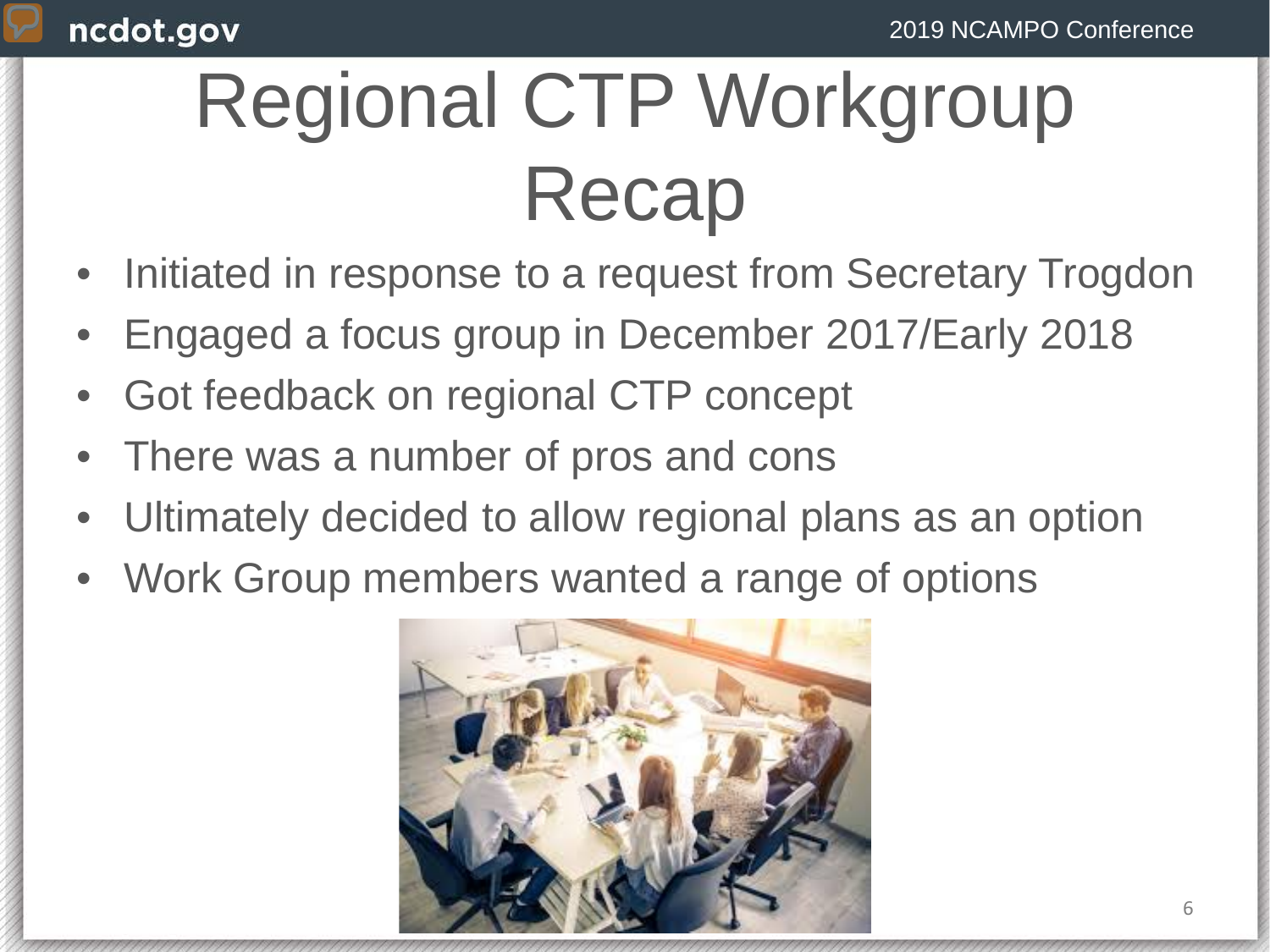## Current Regional CTP Work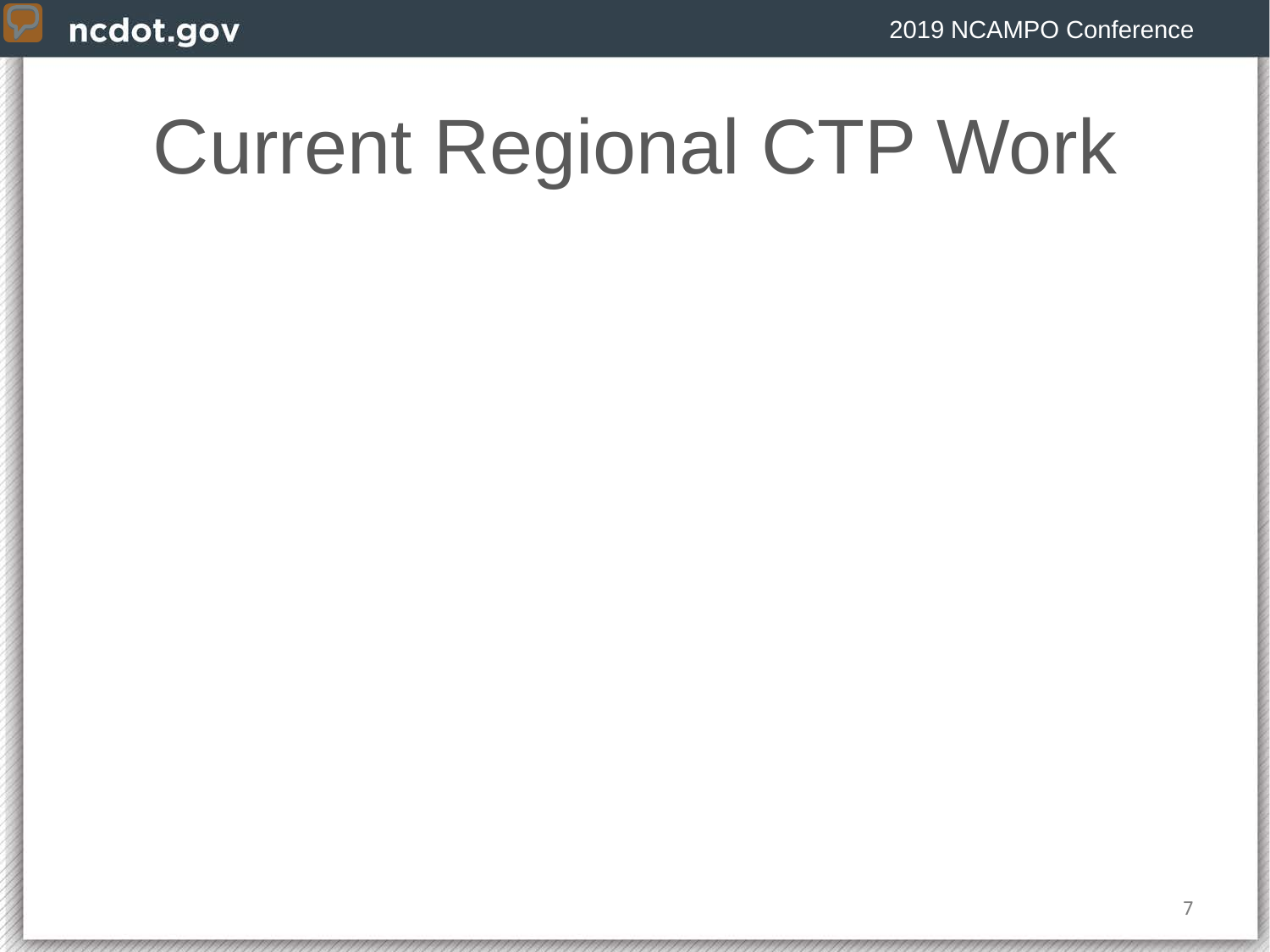# Current Regional CTP Work Plan Context

- **Started Two Studies** 
	- Isothermal RPO McDowell, Polk, and Rutherford Counties
	- Northwest Piedmont RPO Davie, Surry, and Yadkin Counties



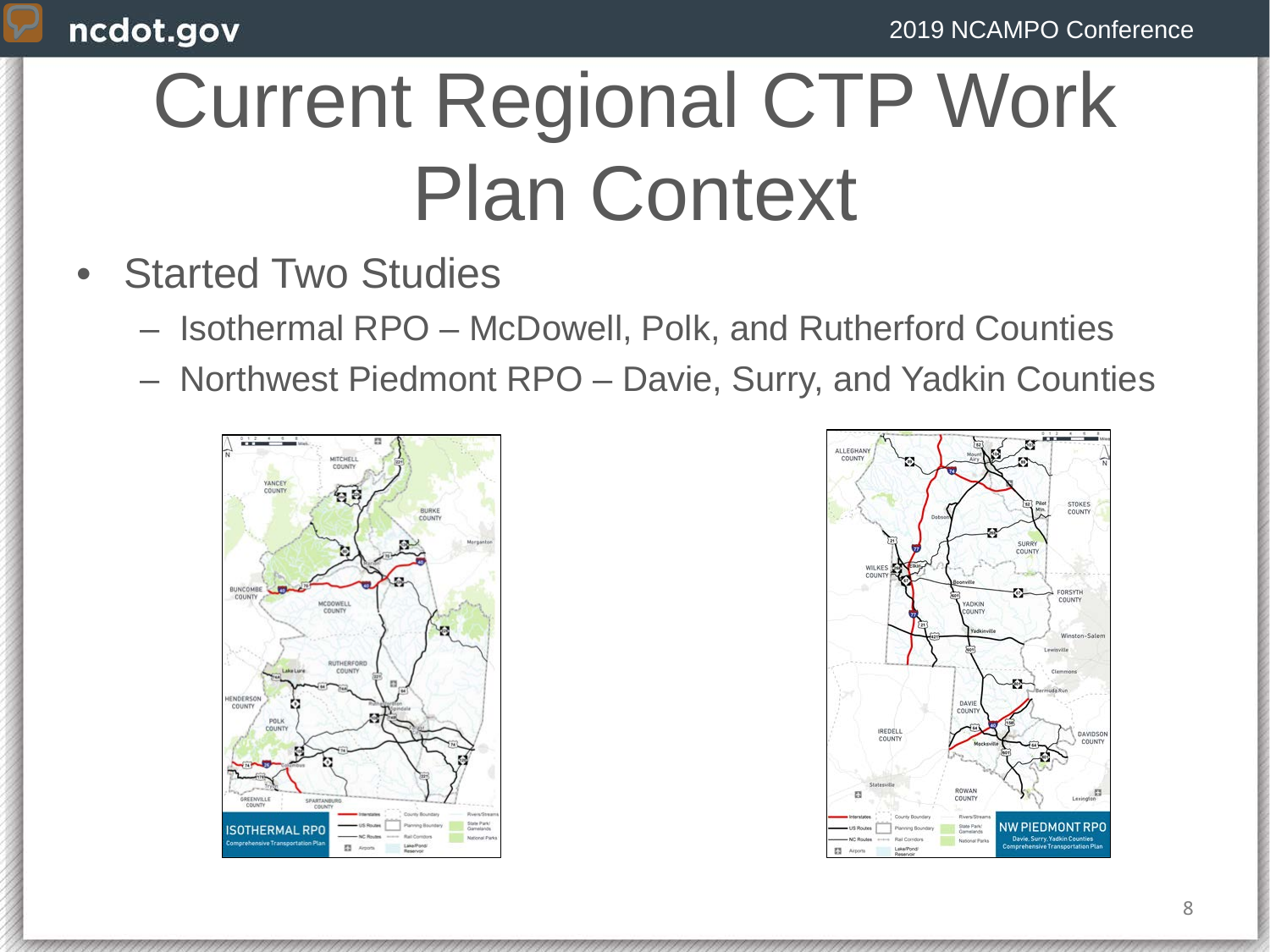#### 2019 NCAMPO Conference

#### ncdot.gov

# Current Regional CTP Work Plan Context

| <b>Northwest Piedmont</b>                                    | <b>Isothermal</b>                                                           |
|--------------------------------------------------------------|-----------------------------------------------------------------------------|
| High Level View,                                             | Polk County (possibly Lake                                                  |
| combining/updating plans                                     | Lure) "deeper dives"                                                        |
| <b>Steering Committee forming</b><br>from TCC, one committee | <b>Polk County Steering</b><br>Committee, feeds rest of<br>region committee |
| Meetings $\sim$ every two months,                            | Meetings $\sim$ every three                                                 |
| following TCC meetings                                       | months, TBD when                                                            |
| Verifying previous traffic data                              | <b>Exploring Seasonality in traffic</b>                                     |
| projections, adjust as                                       | data (ATR, traffic count                                                    |
| necessary                                                    | locations, etc.)                                                            |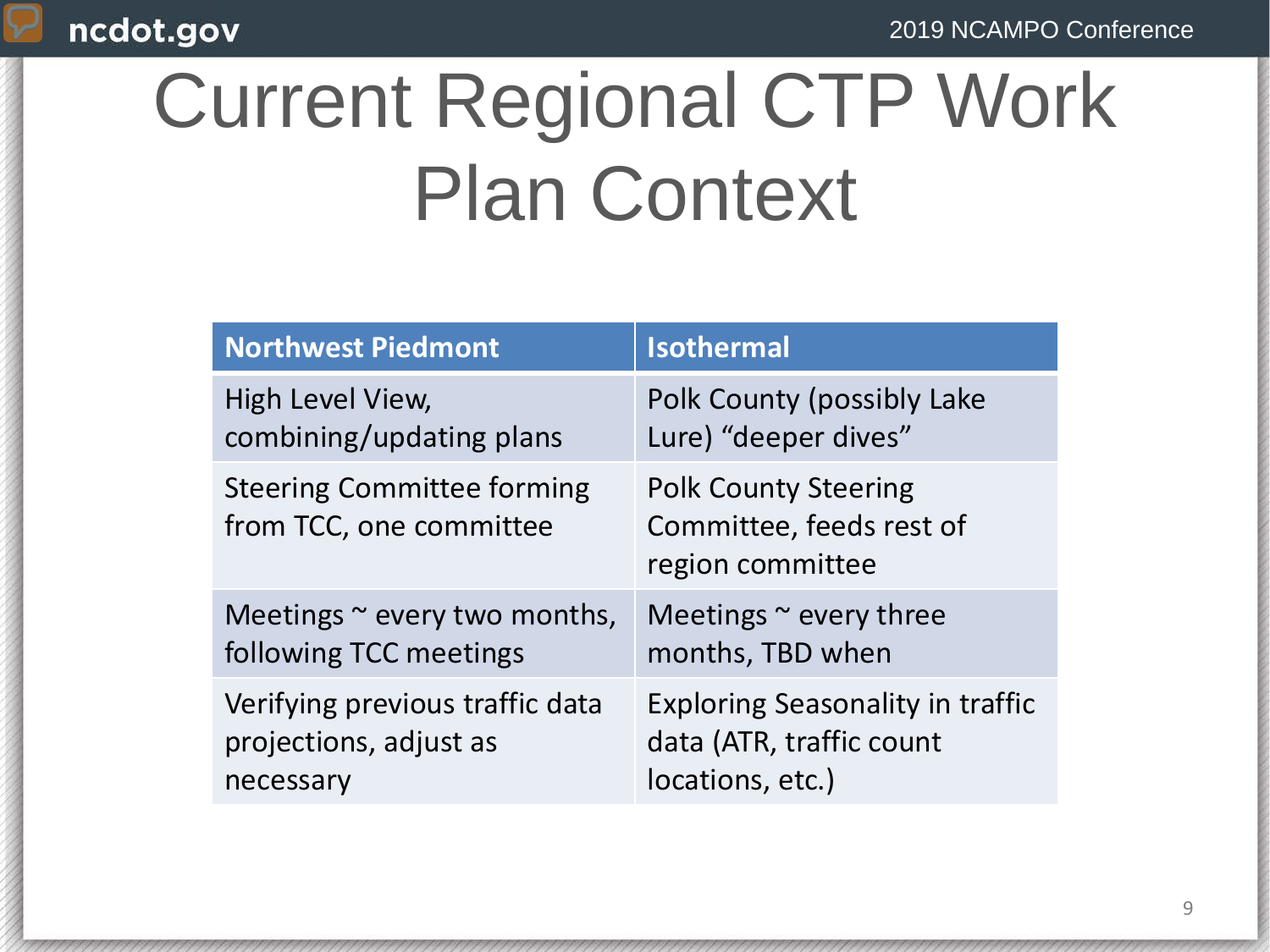# Current Regional CTP Work Plan Context

- Plans have similarities
	- CTP Engineer Teams
	- CTP 2.0 Mapping Standards
	- Similar Milestones
	- Relatively similar duration
	- Flexibility as planning process continues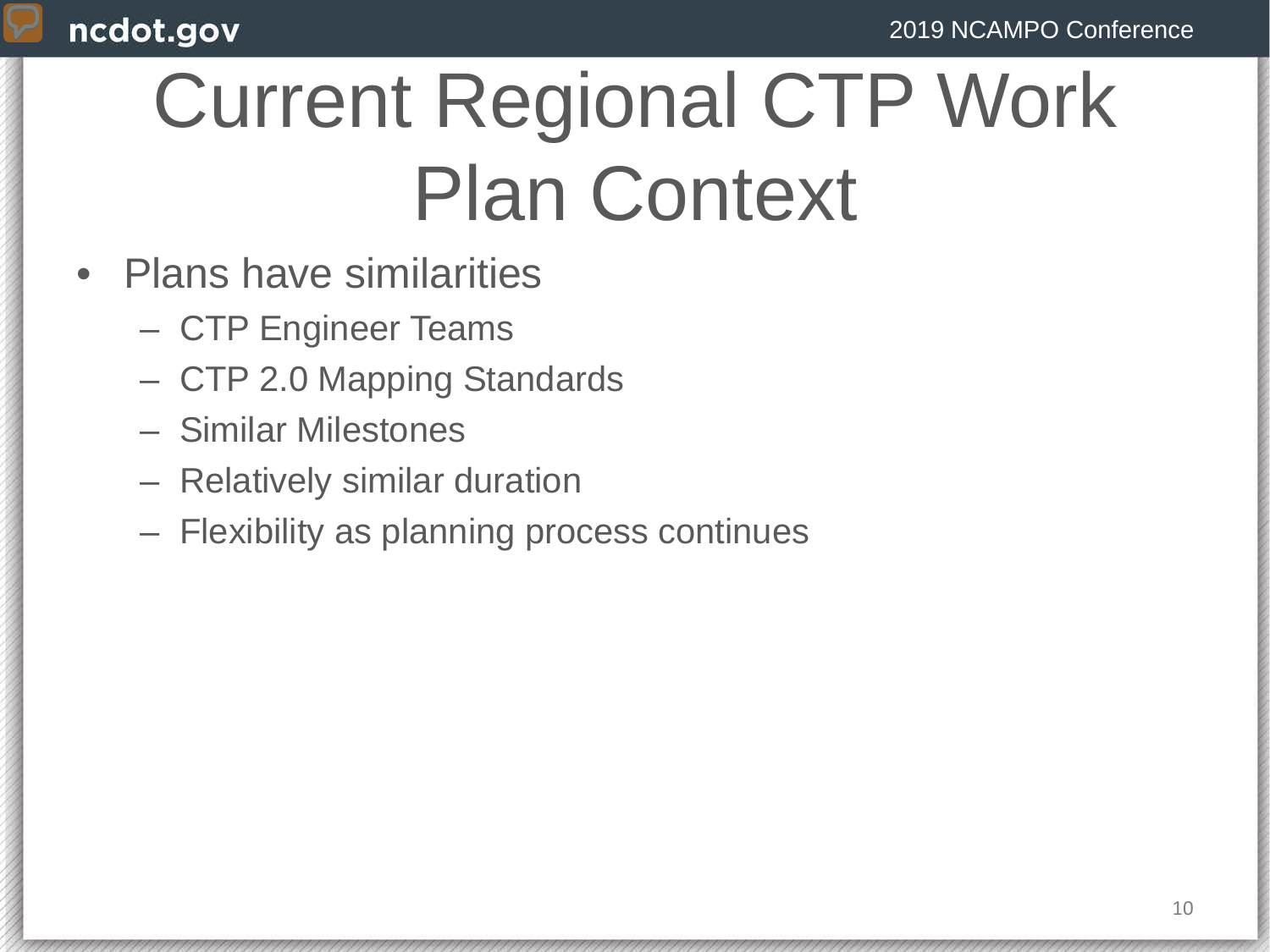# Current Regional CTP Work Initiation Challenges and Progress

- Counties with existing CTPs adopted at different times
	- Agreed to verify trends from previous plans to get to a consistent horizon year (NWPRPO)
- Types of Previous Analysis
	- Update model and trend line analyses in the areas they were used (Both)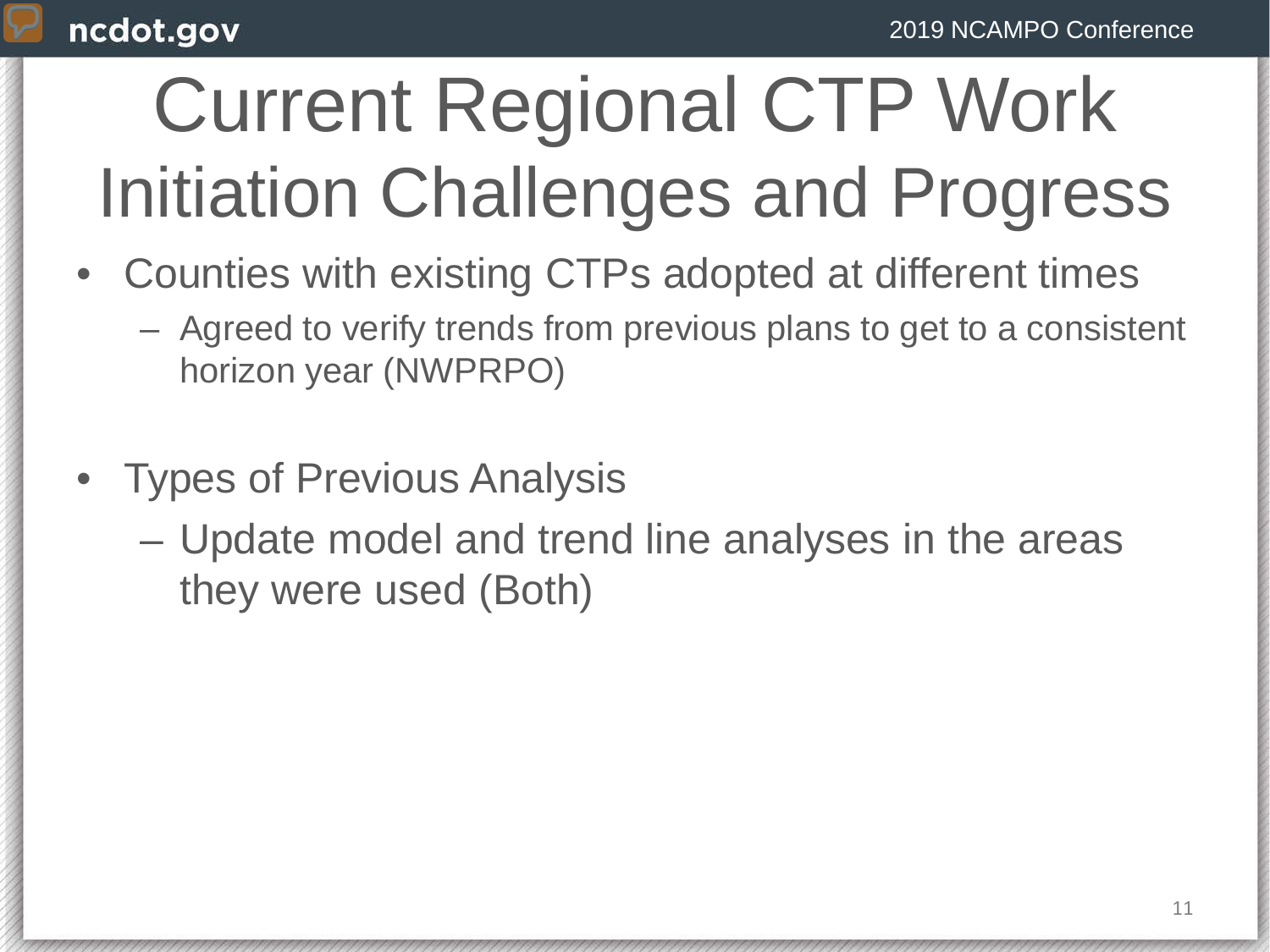# Current Regional CTP Work Initiation Challenges and Progress

- Level of CTP analysis
	- In depth analysis of facilities with identified deficiencies (both) with the exception of Polk County where a deeper analysis will be used (Isothermal)
- Regional variations in traffic
	- Committed to examining the seasonality of traffic in areas where the perception exists that traffic patterns vary throughout the year (Isothermal)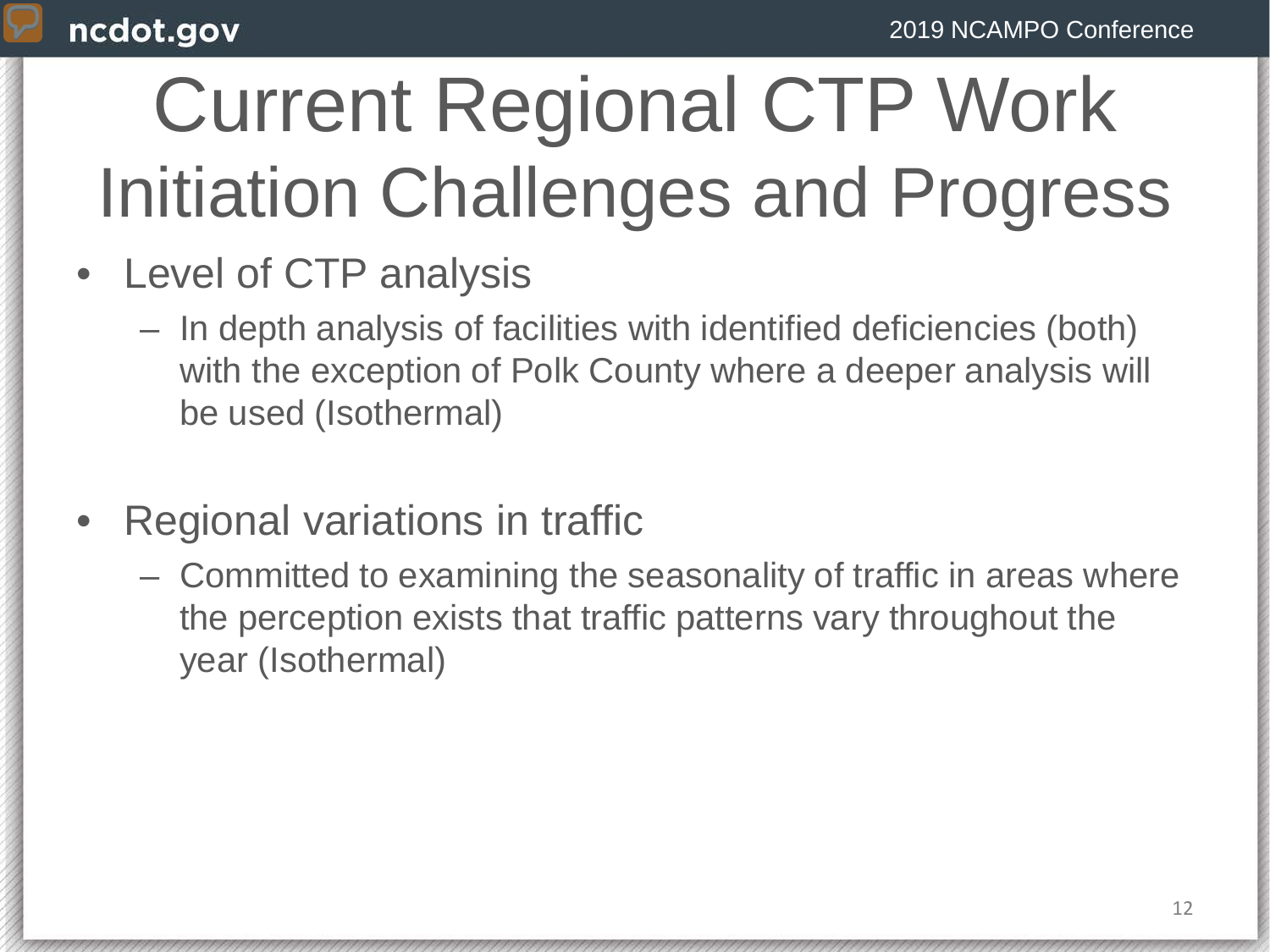## Current Regional CTP Work Initiation Challenges and Progress

- Steering Committee members and engagement
	- Steering Committee members will come from the TCC and the CTP meetings will be the same day as TCC meetings (NWPRPO).
	- A bi-cameral approach will be used with a county focused committee for Polk County that will feed in to a broader regional committee (Isothermal)

### • CTP 2.0

– Agreed to use most recent mapping standards produced by CTP 2.0 committee (Both)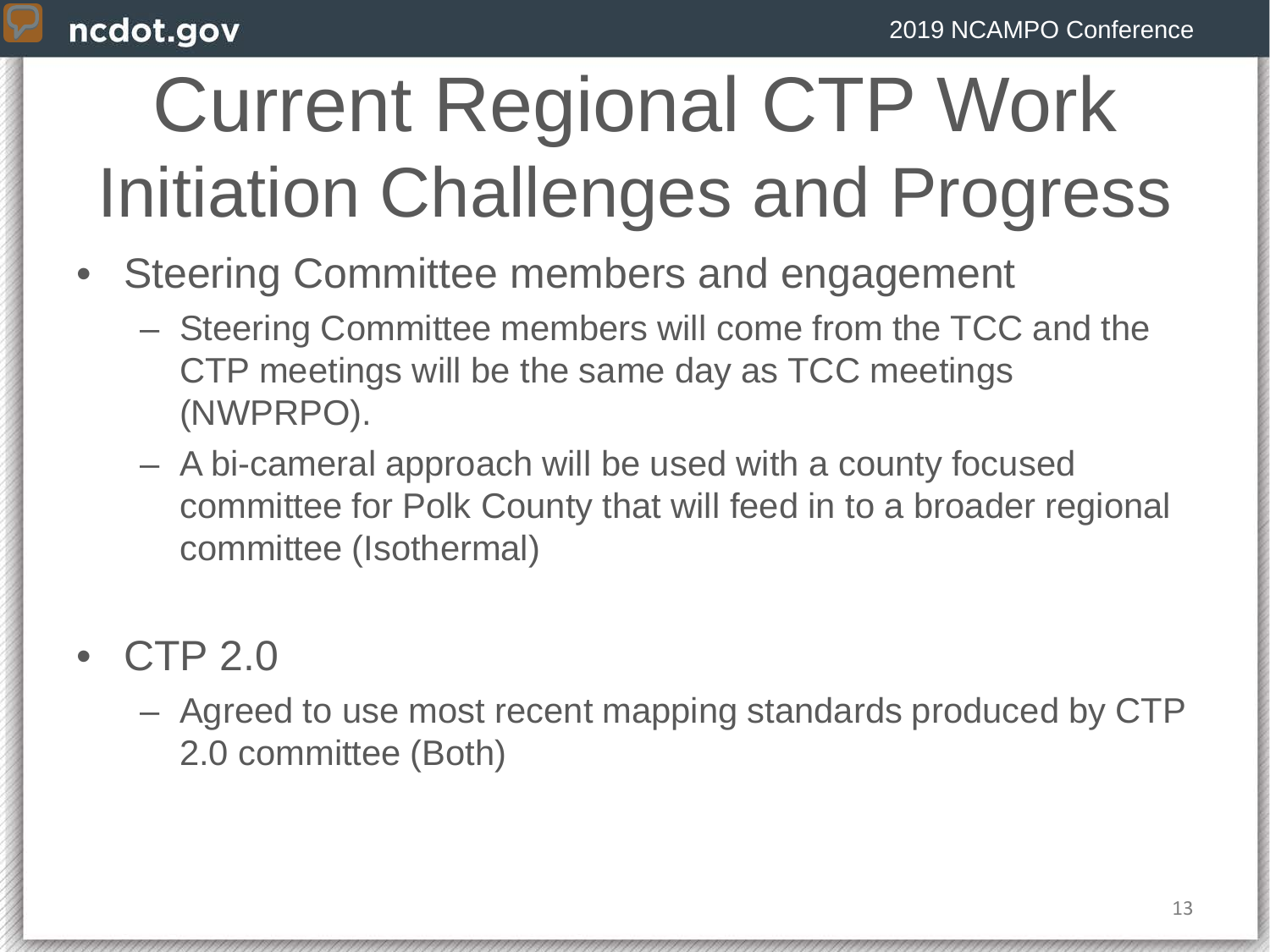### Additional Regional Options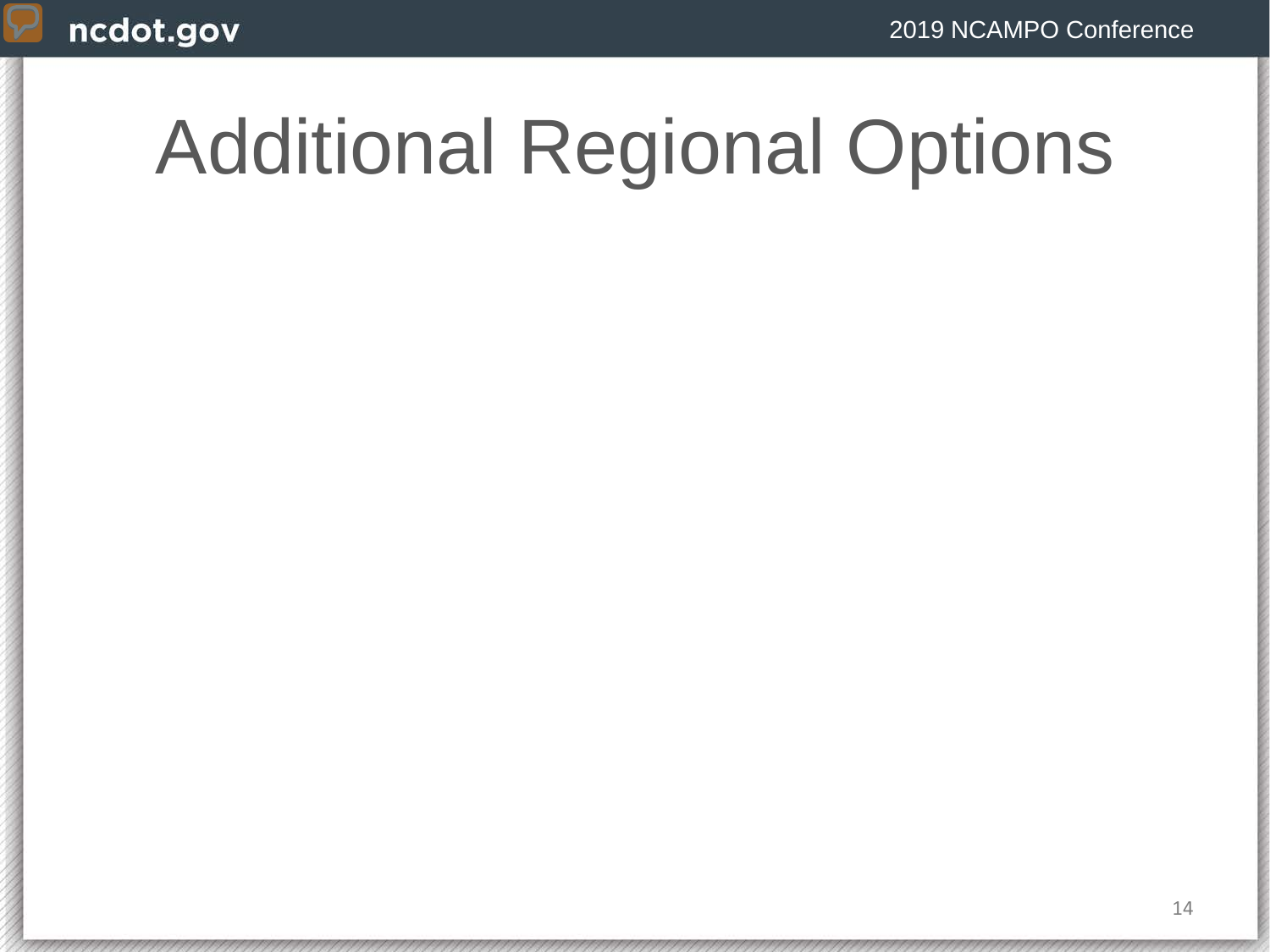# Additional Regional Options

- Desire to offer some options other than a regional CTP
- Options have varying benefits
- All could be helpful to developing county level CTPs





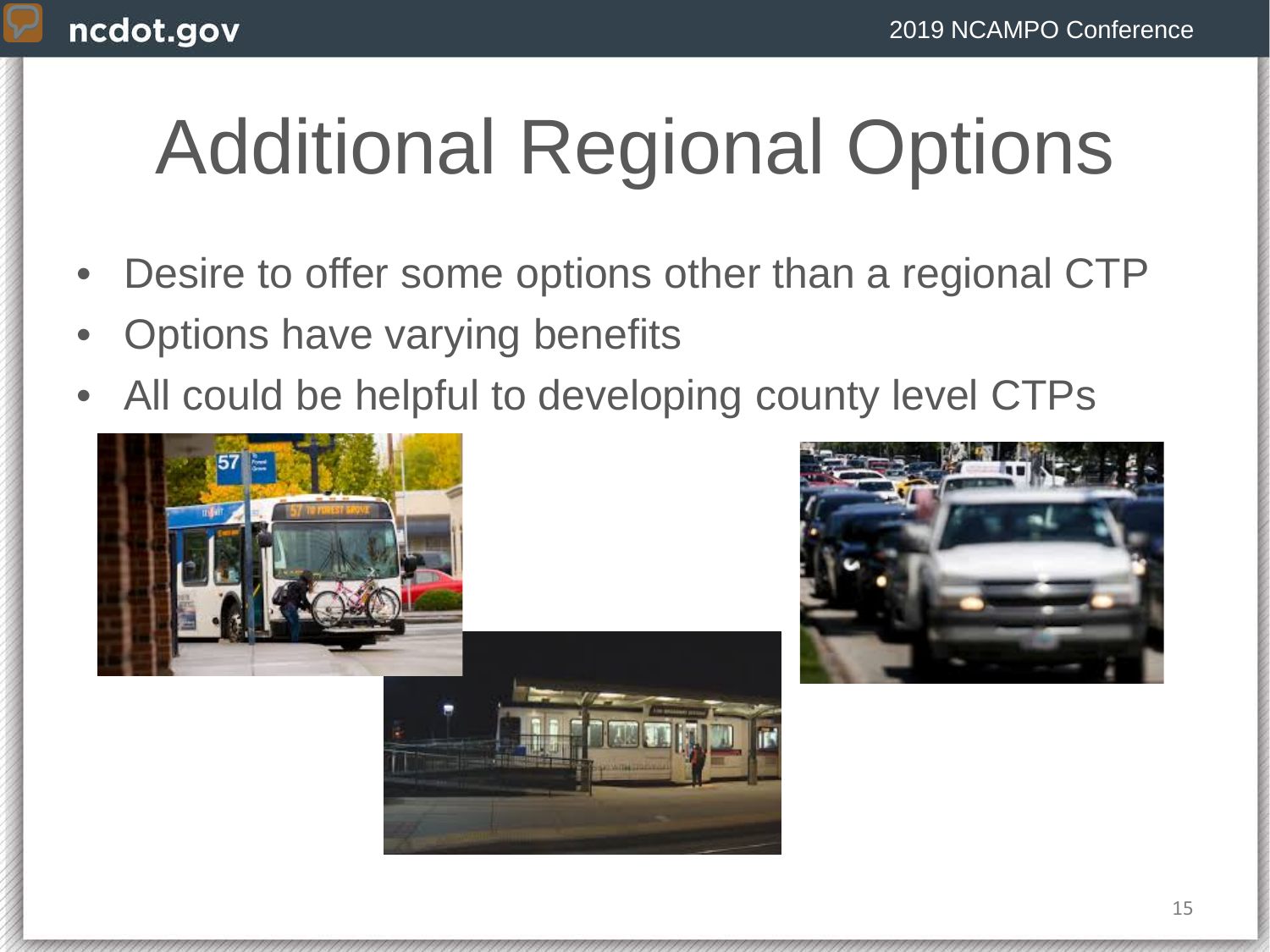## Additional Regional Options: Regional Socio-Economic Projections

- Regions work together to develop socio-economic projections
- Allows for regions to discuss growth collaboratively
- Regions can focus on areas of mutual benefit as opposed to competing
- CTP tasks accelerated:
	- Travel Demand Model Development
	- Deficiency Analysis
- CTP Benefits:
	- More data at first steering committee
	- Immediately discuss deficiencies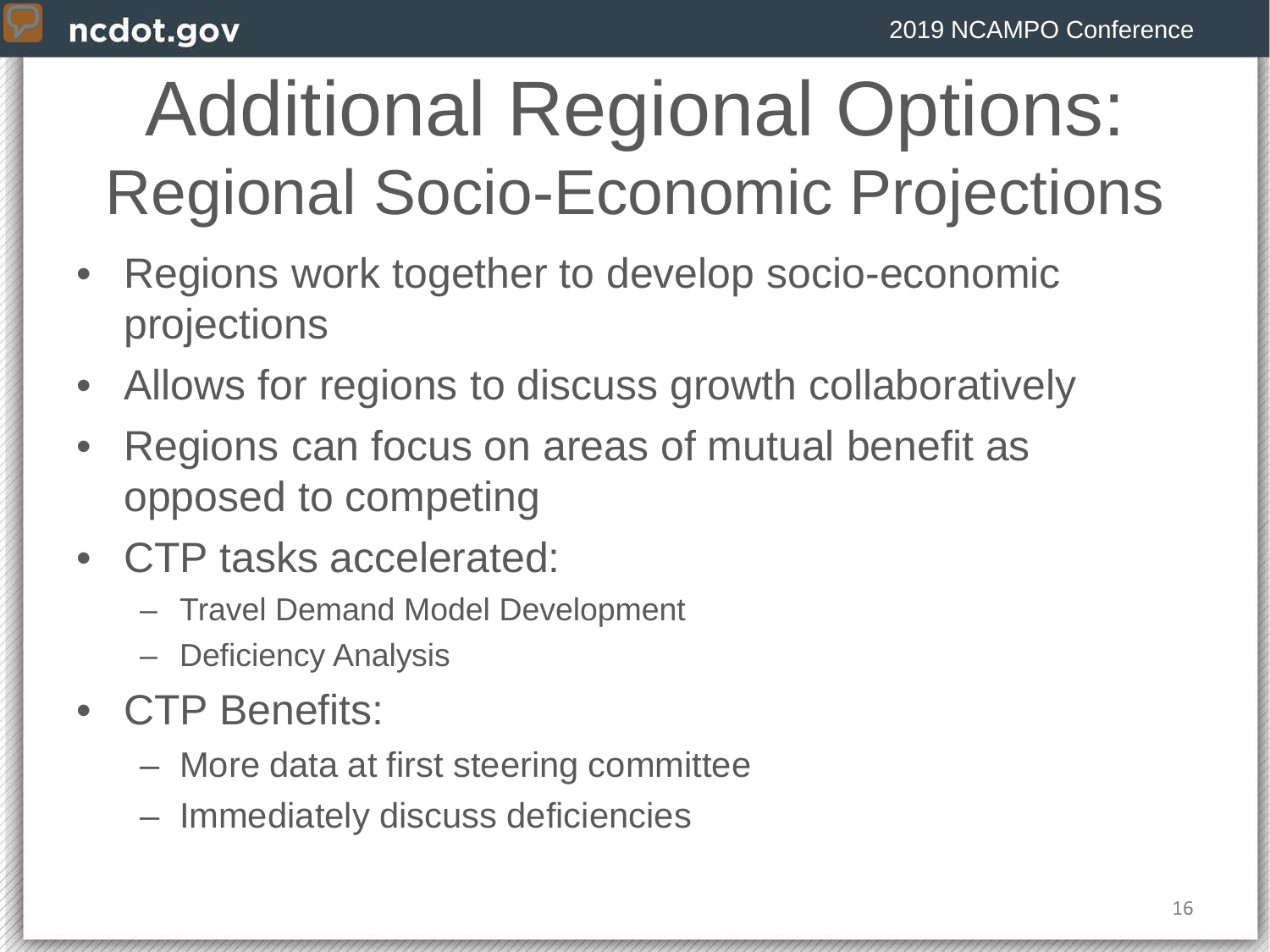#### 2019 NCAMPO Conference

### Additional Regional Options: Regional Socio-Economic Projections



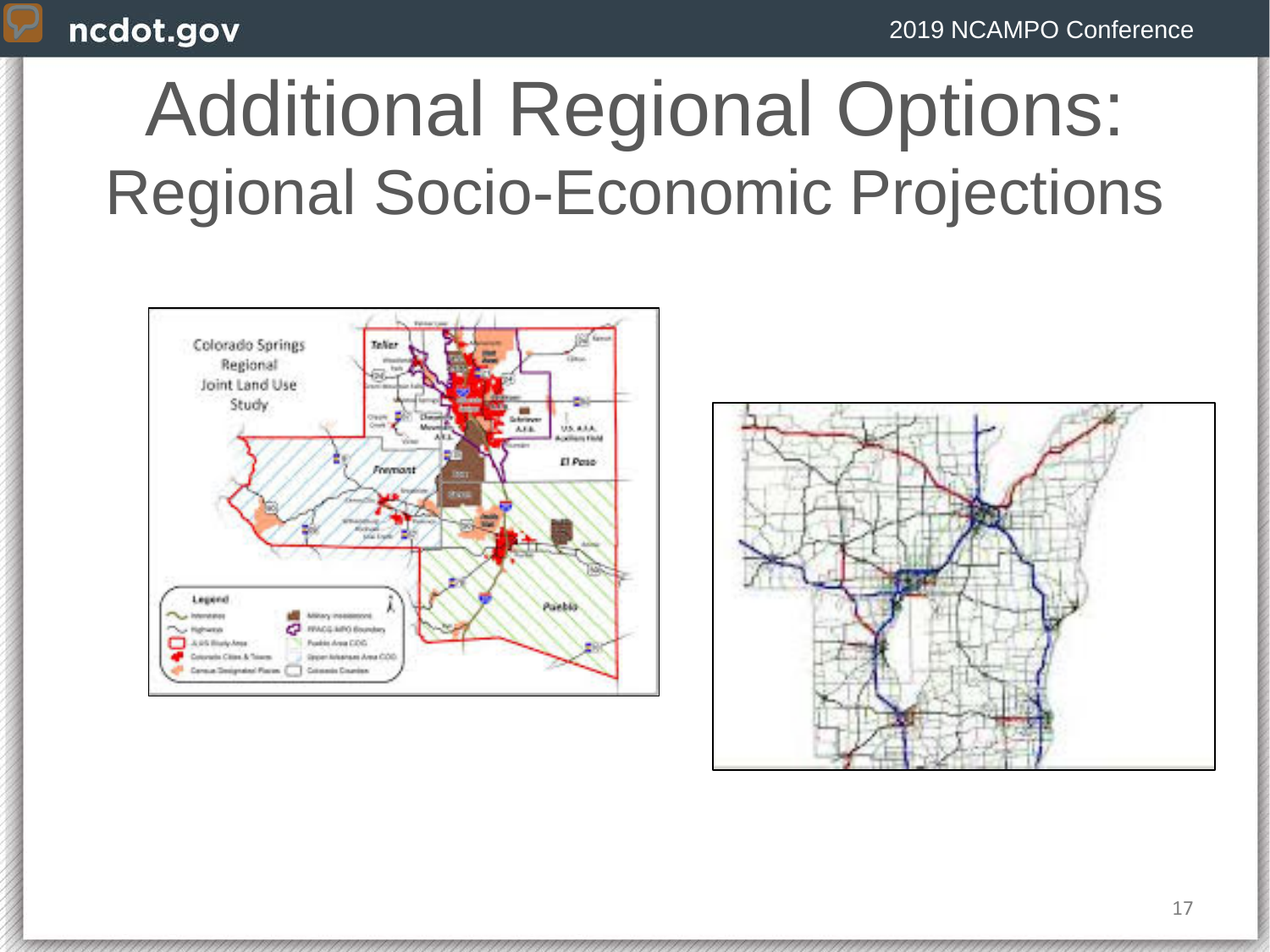## Additional Regional Options: Regional Goals, Objectives, and Vision

- Regions work together to develop consistent goals, objectives, and visions
- Allows for citizens of a region to be engaged at once
- Regions can identify shared goals and visions
- CTP tasks accelerated:
	- Vision and Goals and Objectives
	- Public Engagement/survey
- CTP Benefits:
	- Accelerated focus on deficiencies and proposals
	- Unified regional vision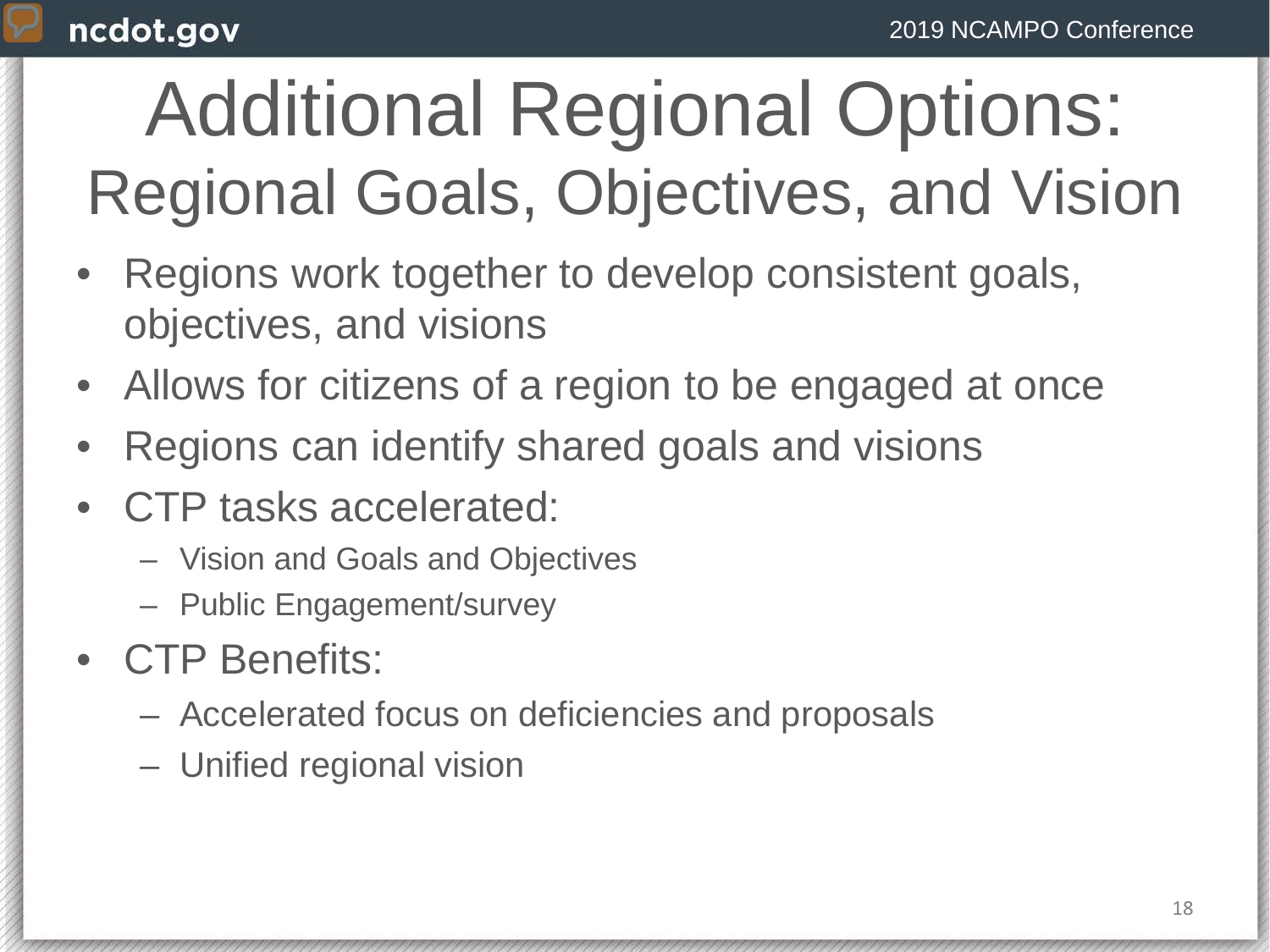### Additional Regional Options: Regional Goals, Objectives, and Vision

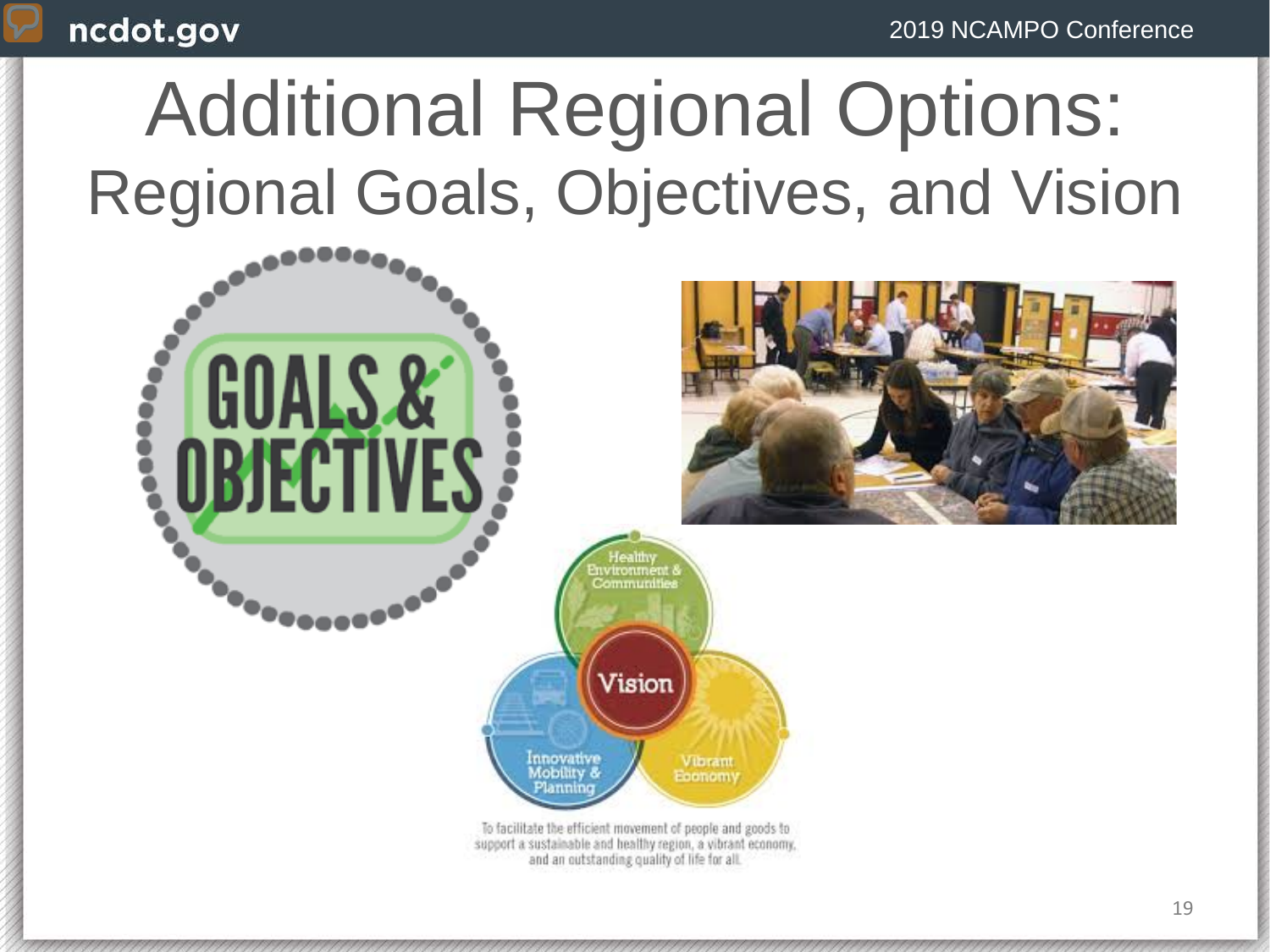### Additional Regional Options: Identification of Regionally Significant Routes

- Regions work together to develop a list of regionally significant routes
- Could include facility type identification of a region
- Regions can identify the desired use of the future network
- CTP tasks accelerated:
	- CTP Roads Identification
	- Systems Map
- CTP Benefits:
	- Understanding of regional roadway function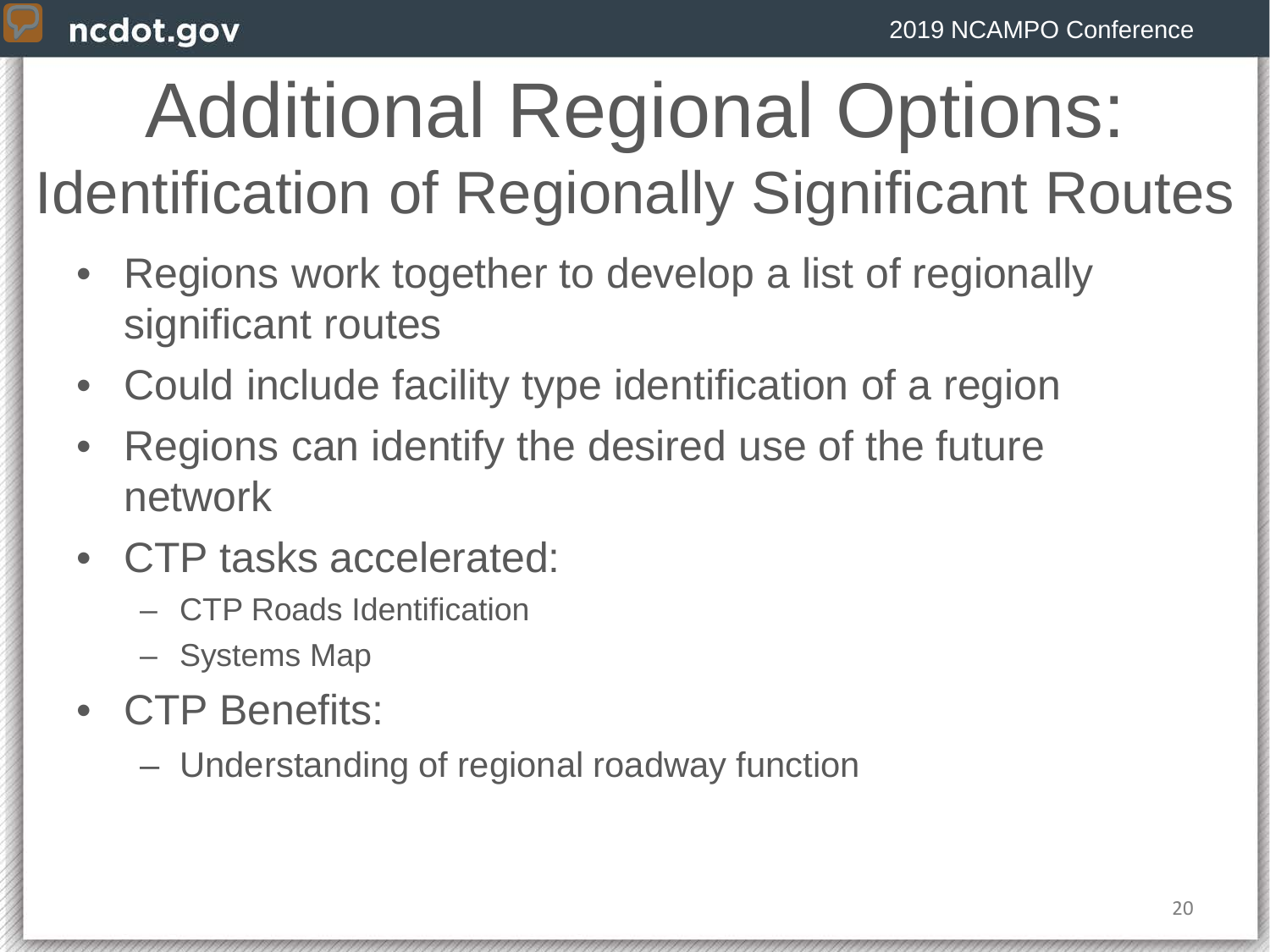### Additional Regional Options: Identification of Regionally Significant Routes

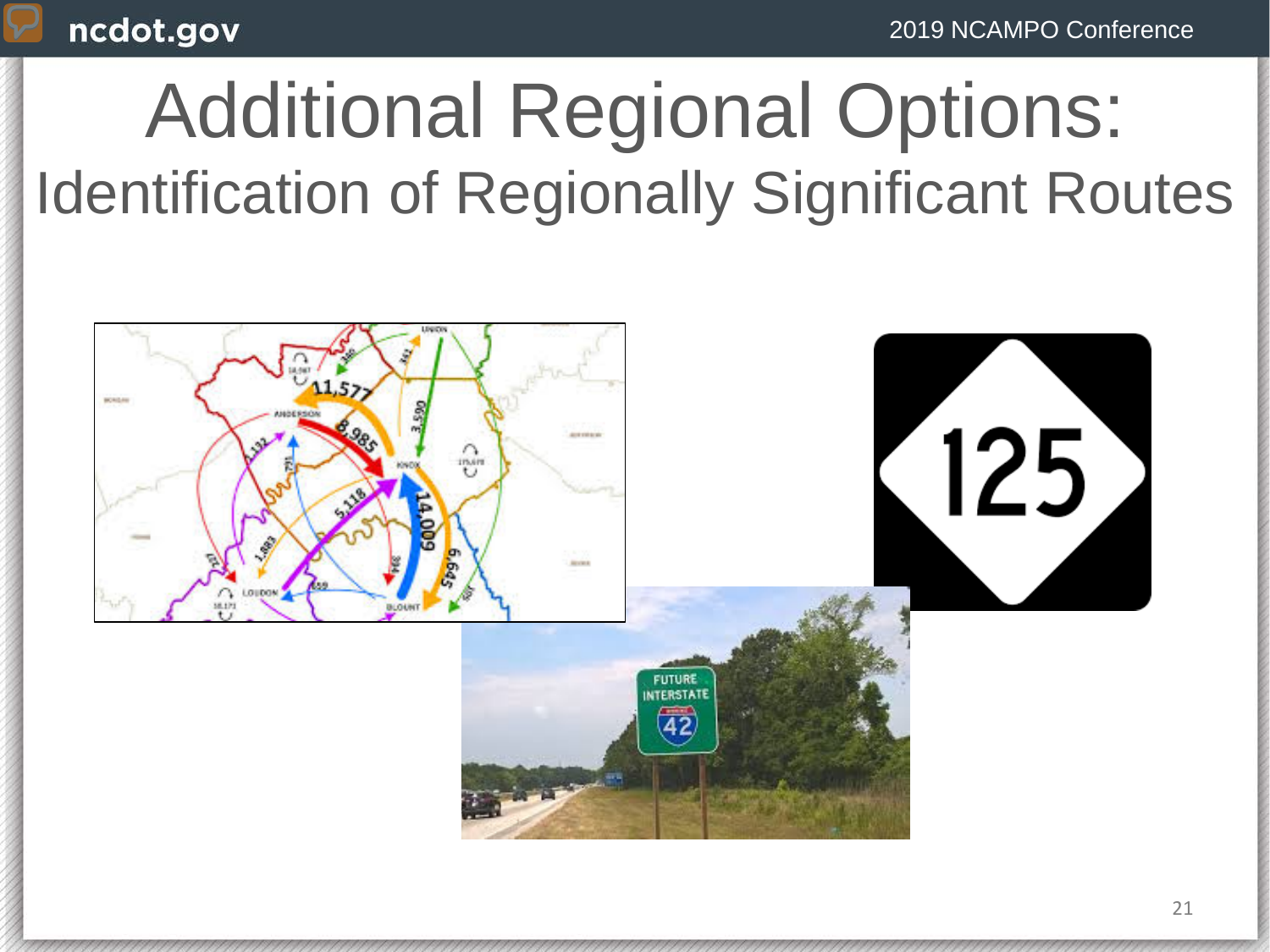### Summary